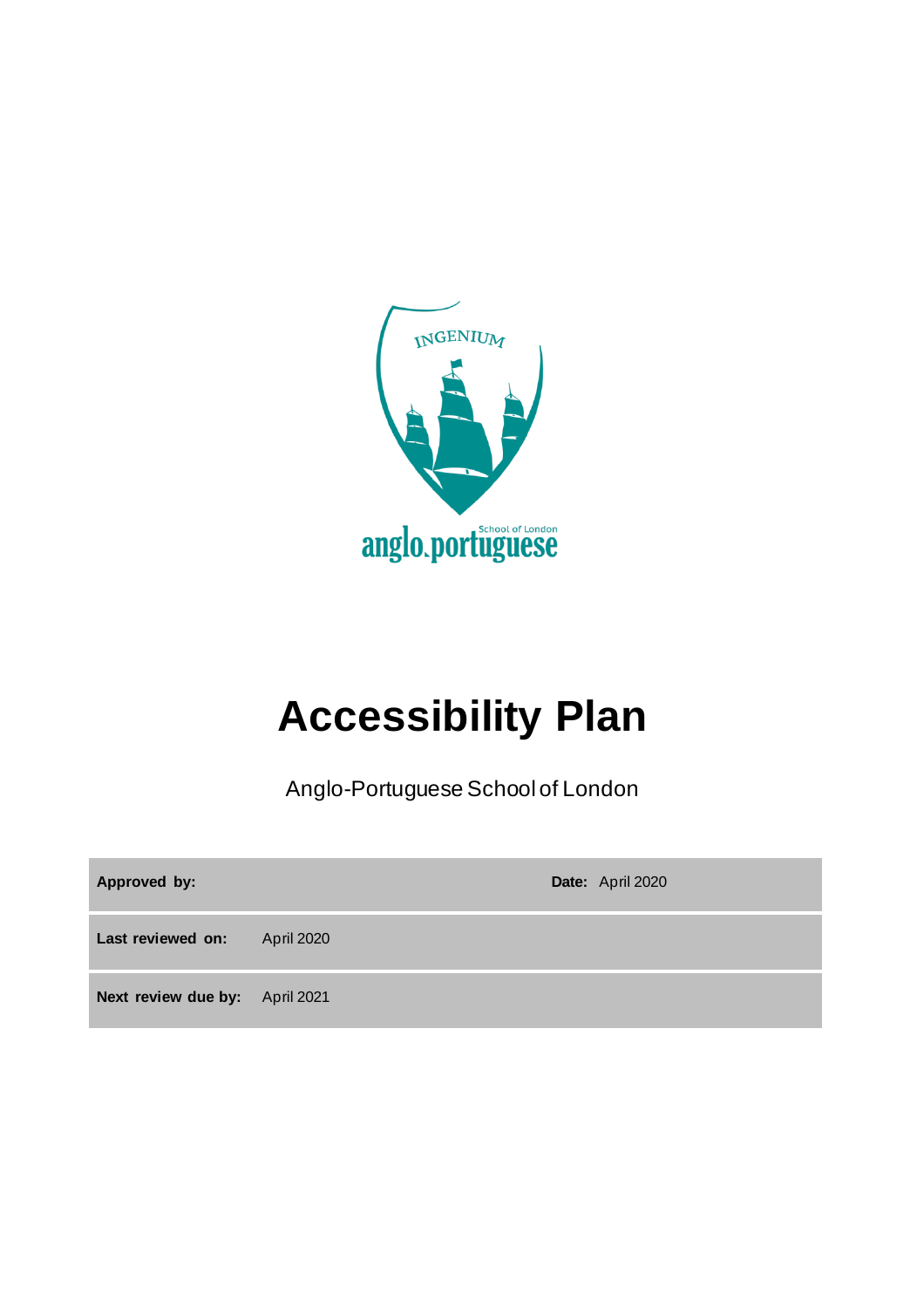### **Contents**

### www.angloportugueseschool.org

info@angloportugueseschool.org

Part of Talent Education Trust. Registered office address: 11 Belgrave Square, Belgravia, London SW1X 8PH. Company number: 10036154.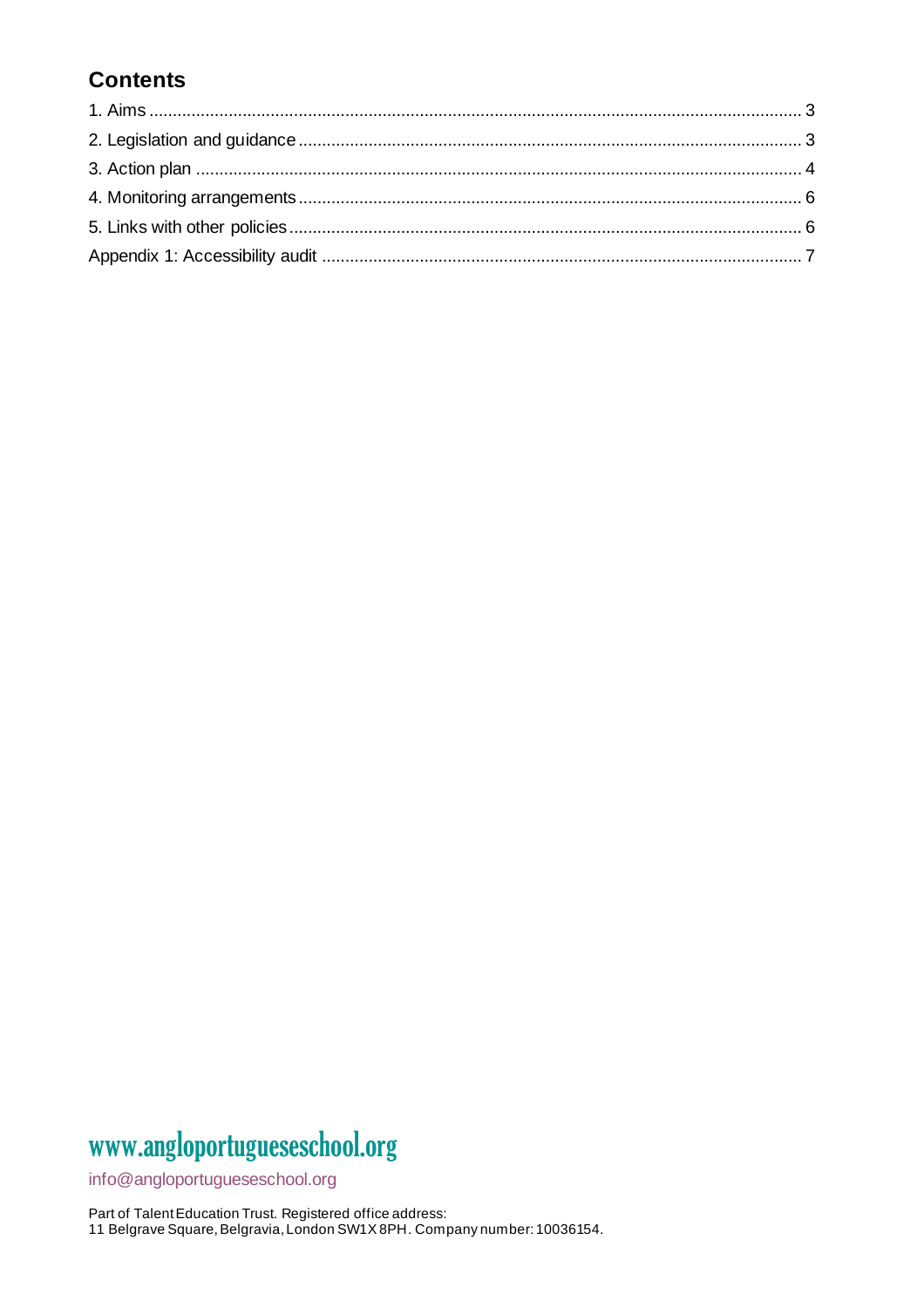#### **1. Aims**

Schools are required under the Equality Act 2010 to have an accessibility plan. The purpose of the plan is to:

- Increase the extent to which disabled pupils can participate in the curriculum
- Improve the physical environment of the school to enable disabled pupils to take better advantage of education, benefits, facilities and services provided
- Improve the availability of accessible information to disabled pupils

Our school aims to treat all its pupils fairly and with respect and to take care of each child as a unique human being. We believe in the equality of human rights and respecting diversity, both in society and in nature, and in providing access and opportunities for all pupils without discrimination of any kind.

The plan will be made available online on the school website, and paper copies are available upon request.

Our school is also committed to ensuring staff are trained in equality issues with reference to the Equality Act 2010, including understanding disability issues.

The school supports any available partnerships to develop and implement the plan.

Our school's complaints procedure covers the accessibility plan. If you have any concerns relating to accessibility in school, this procedure sets out the process for raising these concerns.

We have included a range of stakeholders in the development of this accessibility plan, including pupils, parents, staff and governors of the school.

#### **2. Legislation and guidance**

This document meets the requirements of [schedule 10 of the Equality Act 2010](http://www.legislation.gov.uk/ukpga/2010/15/schedule/10) and the Department for Education (DfE[\) guidance for schools on the Equality Act 2010.](https://www.gov.uk/government/publications/equality-act-2010-advice-for-schools)

The Equality Act 2010 defines an individual as disabled if he or she has a physical or mental impairment that has a 'substantial' and 'long-term' adverse effect on his or her ability to undertake normal day to day activities.

Under the [Special Educational Needs and Disability \(SEND\) Code of Practice](https://www.gov.uk/government/publications/send-code-of-practice-0-to-25), 'long-term' is defined as 'a year or more' and 'substantial' is defined as 'more than minor or trivial'. The definition includes sensory impairments such as those affecting sight or hearing, and long-term health conditions such as asthma, diabetes, epilepsy and cancer.

Schools are required to make 'reasonable adjustments' for pupils with disabilities under the Equality Act 2010, to alleviate any substantial disadvantage that a disabled pupil faces in comparison with non-disabled pupils. This can include, for example, the provision of an auxiliary aid or adjustments to premises.

This policy complies with our funding agreement and articles of association.

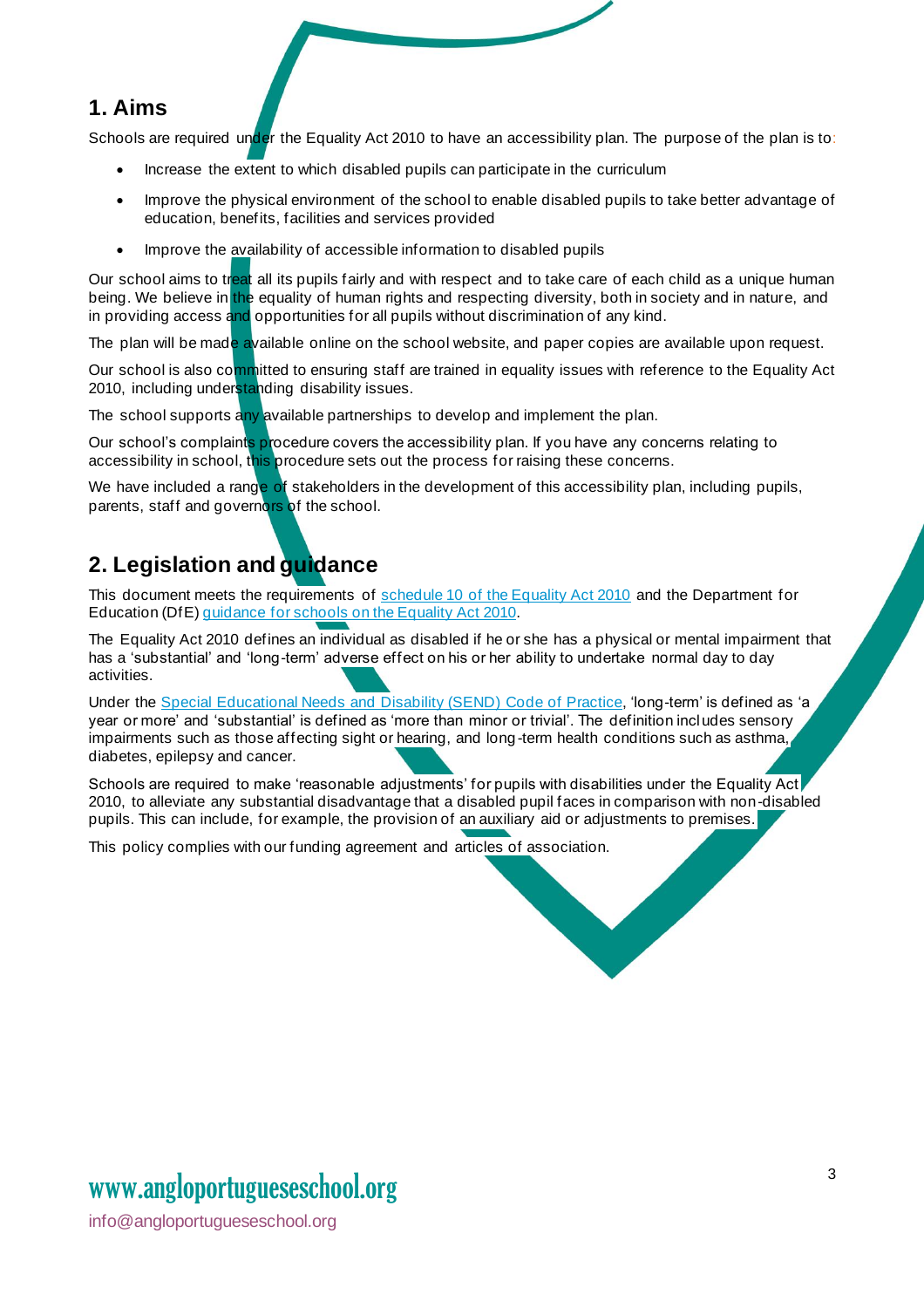### **3. Action plan**

This action plan sets out the aims of our accessibility plan in accordance with the Equality Act 2010.

| Aim                                                                     | <b>Current good practice</b><br>Include established practice and<br>practice under development                                                                                                            | <b>Objectives</b><br>State short, medium and<br>long-term objectives | <b>Actions to be</b><br>taken | <b>Person</b><br>responsible | Date to<br>complete<br>actions<br>by | <b>Success criteria</b> |
|-------------------------------------------------------------------------|-----------------------------------------------------------------------------------------------------------------------------------------------------------------------------------------------------------|----------------------------------------------------------------------|-------------------------------|------------------------------|--------------------------------------|-------------------------|
| Increase access to<br>the curriculum for<br>pupils with a<br>disability | Our school offers a differentiated<br>curriculum and support for pupils<br>who have an EHCP plan.<br>We use resources tailored to the<br>needs of pupils who require<br>support to access the curriculum. | <b>TBD</b>                                                           | <b>TBD</b>                    | <b>TBD</b>                   | <b>TBD</b>                           | <b>TBD</b>              |
|                                                                         | Curriculum resources include<br>examples of people with<br>disabilities.<br>Curriculum progress is tracked for                                                                                            |                                                                      |                               |                              |                                      |                         |
|                                                                         | all pupils, including those with a<br>disability.                                                                                                                                                         |                                                                      |                               |                              |                                      |                         |
|                                                                         | Targets are set effectively and are<br>appropriate for pupils with<br>additional needs.                                                                                                                   |                                                                      |                               |                              |                                      |                         |
|                                                                         | The curriculum is reviewed to<br>ensure it meets the needs of all<br>pupils.                                                                                                                              |                                                                      |                               |                              |                                      |                         |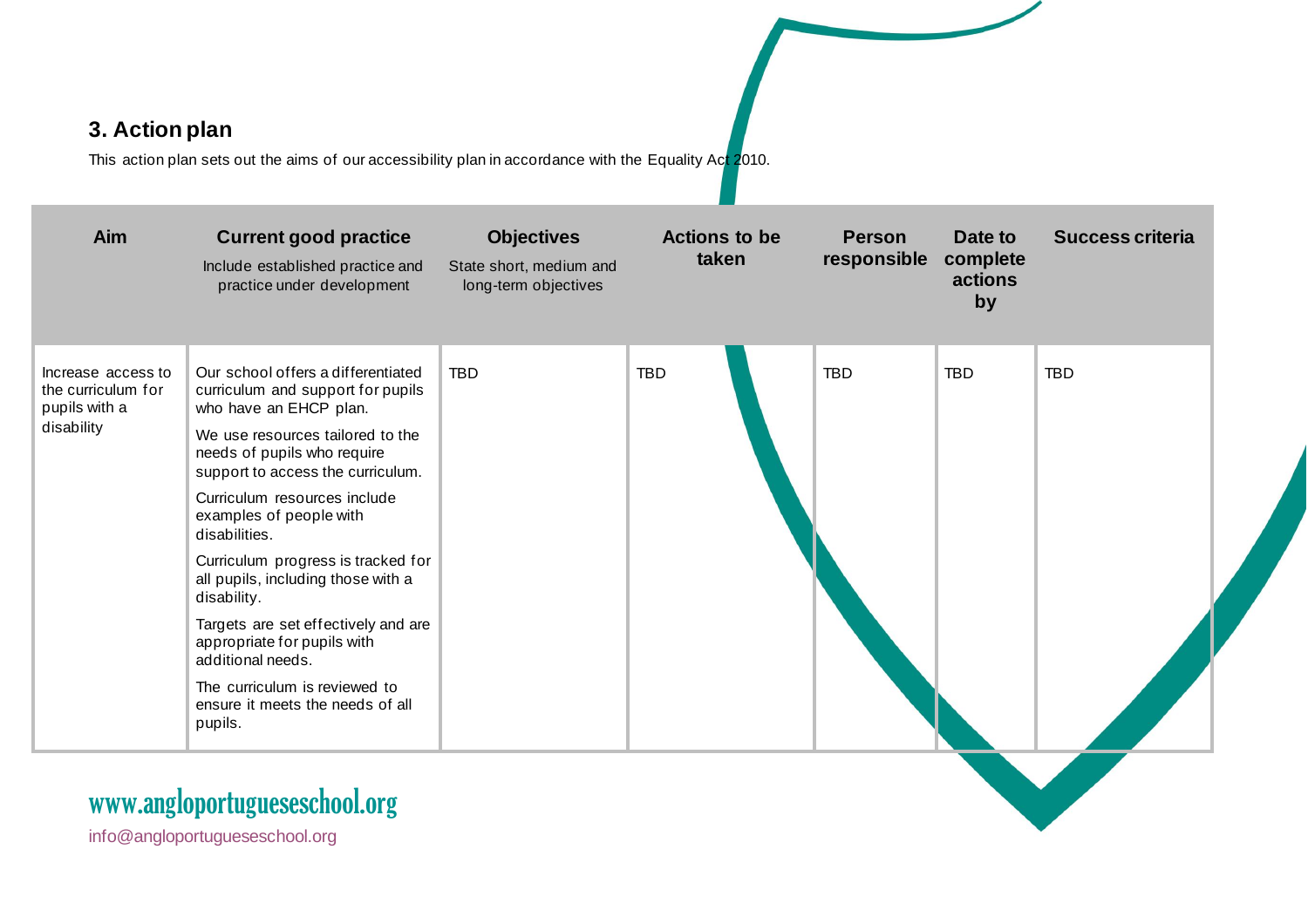| Improve and<br>maintain access to                             | The environment is adapted to the<br>needs of pupils as required.                                             |  |  |  |
|---------------------------------------------------------------|---------------------------------------------------------------------------------------------------------------|--|--|--|
| the physical                                                  | This includes:                                                                                                |  |  |  |
| environment                                                   | Ramps<br>$\bullet$                                                                                            |  |  |  |
|                                                               | Elevators                                                                                                     |  |  |  |
|                                                               | Corridor width                                                                                                |  |  |  |
|                                                               | Disabled parking bays                                                                                         |  |  |  |
|                                                               | Disabled toilets and<br>changing facilities                                                                   |  |  |  |
|                                                               | Library shelves at<br>$\bullet$<br>wheelchair-accessible<br>height                                            |  |  |  |
| Improve the<br>delivery of<br>information to<br>pupils with a | Our school uses a range of<br>communication methods to<br>ensure information is accessible.<br>This includes: |  |  |  |
| disability                                                    | Internal signage                                                                                              |  |  |  |
|                                                               | Large print resources                                                                                         |  |  |  |
|                                                               | <b>Braille</b>                                                                                                |  |  |  |
|                                                               | Induction loops                                                                                               |  |  |  |
|                                                               | Pictorial or symbolic<br>representations                                                                      |  |  |  |
|                                                               |                                                                                                               |  |  |  |
|                                                               |                                                                                                               |  |  |  |
|                                                               | www.angloportugueseschool.org                                                                                 |  |  |  |

## www[.angloportugueseschool.org](https://angloportugueseschool.org/)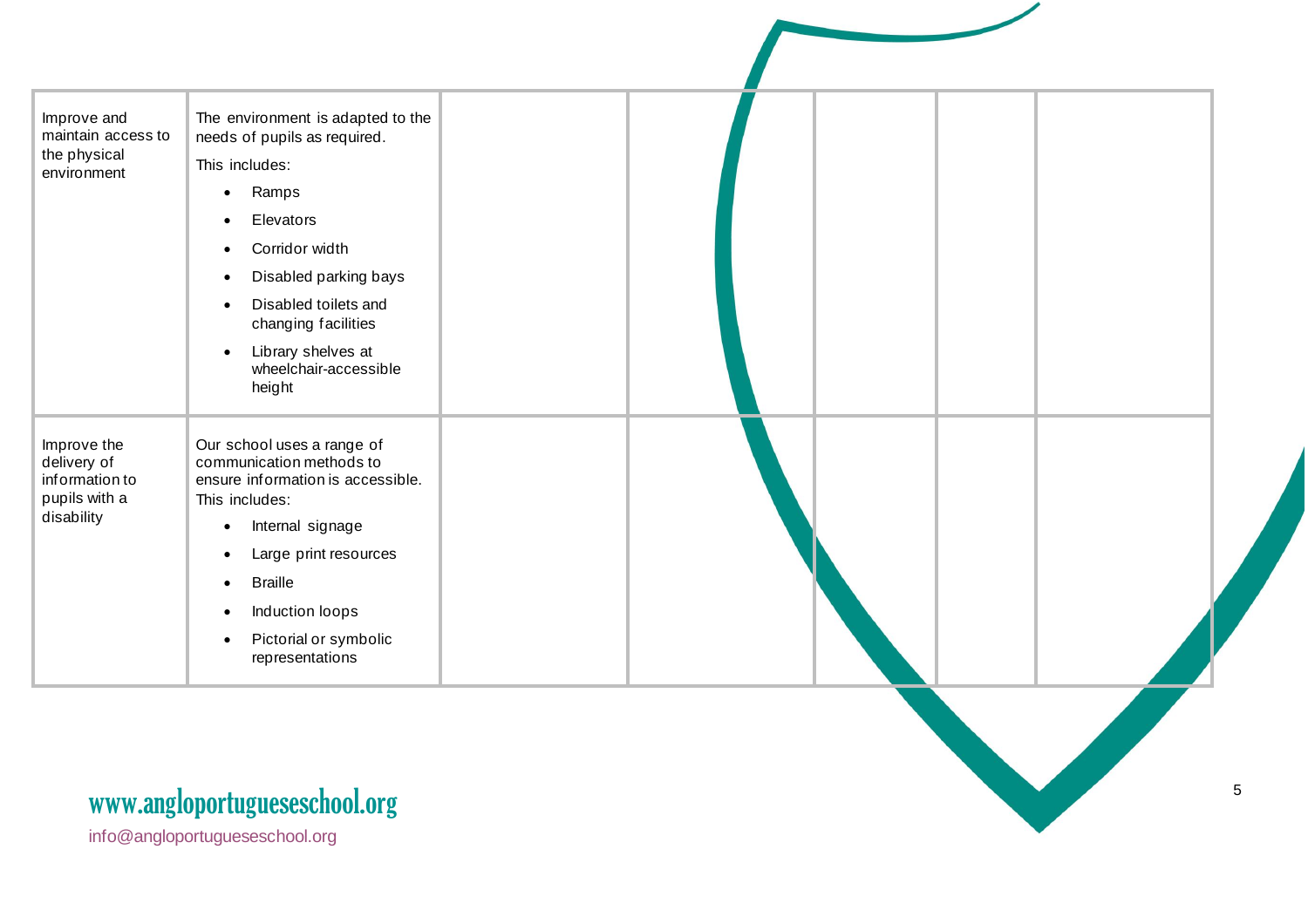### **4. Monitoring arrangements**

This document will be reviewed every **3** years but may be reviewed and updated more frequently if necessary. It will be approved by the Principal.

### **5. Links with other policies**

This accessibility plan is linked to the following policies and documents:

- Risk assessment policy
- Health and safety policy
- Equality information and objectives (public sector equality duty) statement for publication
- Special educational needs (SEN) information report
- Supporting pupils with medical conditions policy,

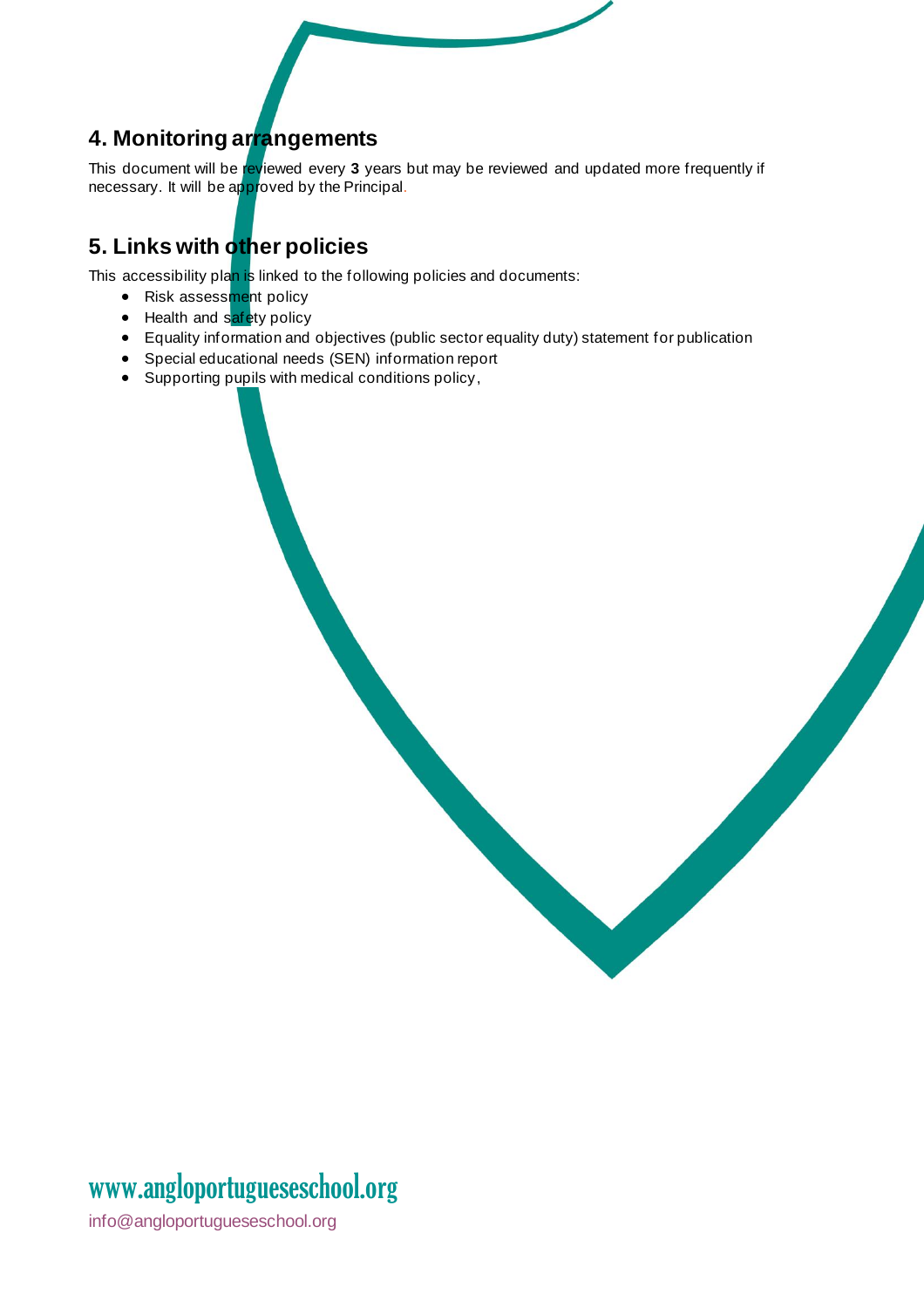# **Appendix 1: Accessibility audit Feature Description Actions to be taken Person responsible Date to complete actions by** Number of storeys Corridor access Lifts Parking bays **Entrances** Ramps Toilets Reception area

### www[.angloportugueseschool.org](https://angloportugueseschool.org/)